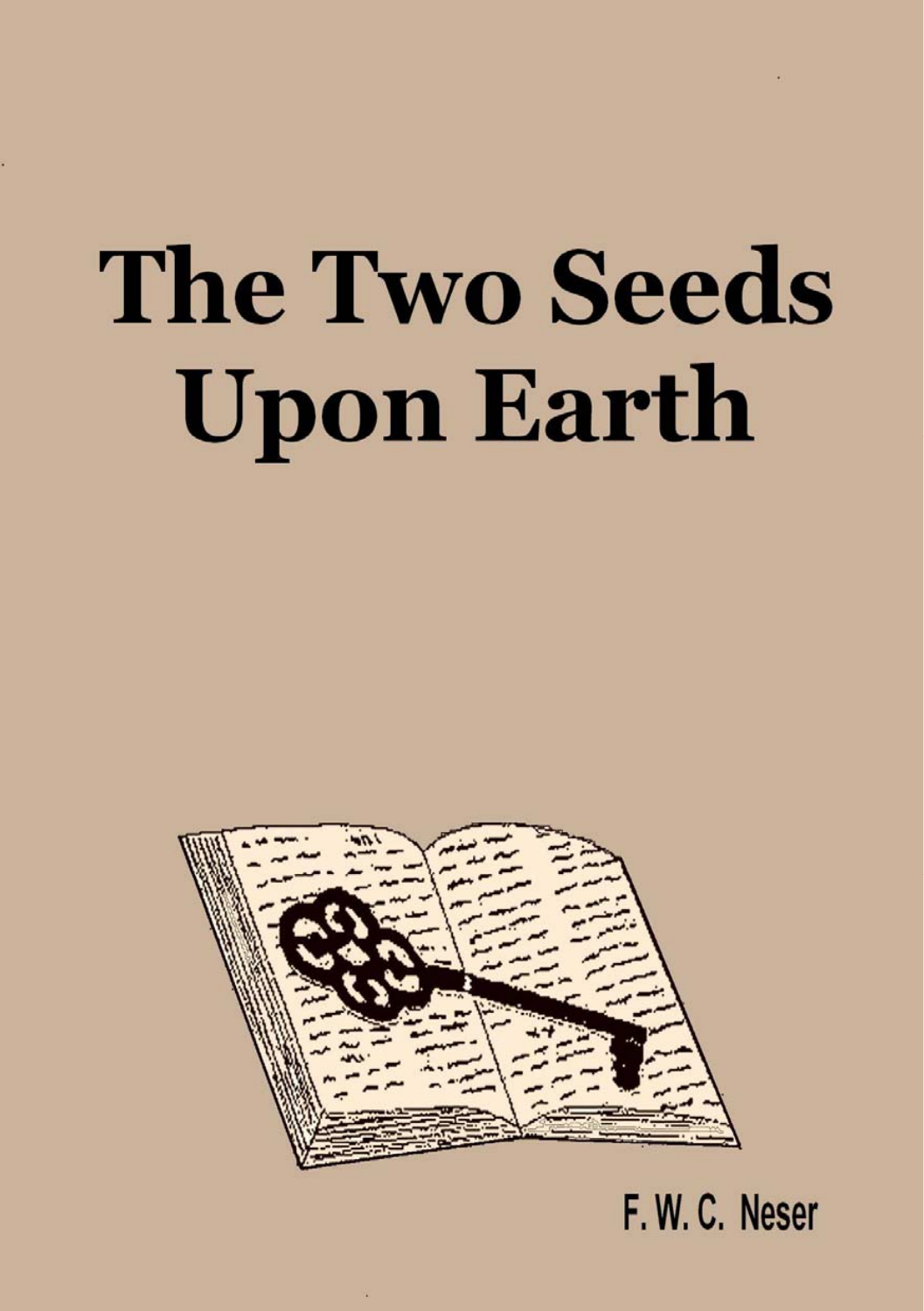# The Two Seeds Upon Earth

# A key to understand the Bible

F. W. C. Neser M.Sc.

Translated from a transcription in Afrikaans of cassette No. 865 (Cassette No. 865 is dated 12/03/1987) Translator: Pieter Nel Proofreading: F.W.C. Neser; Pieter Nel. Text taken from the King James Version of 1611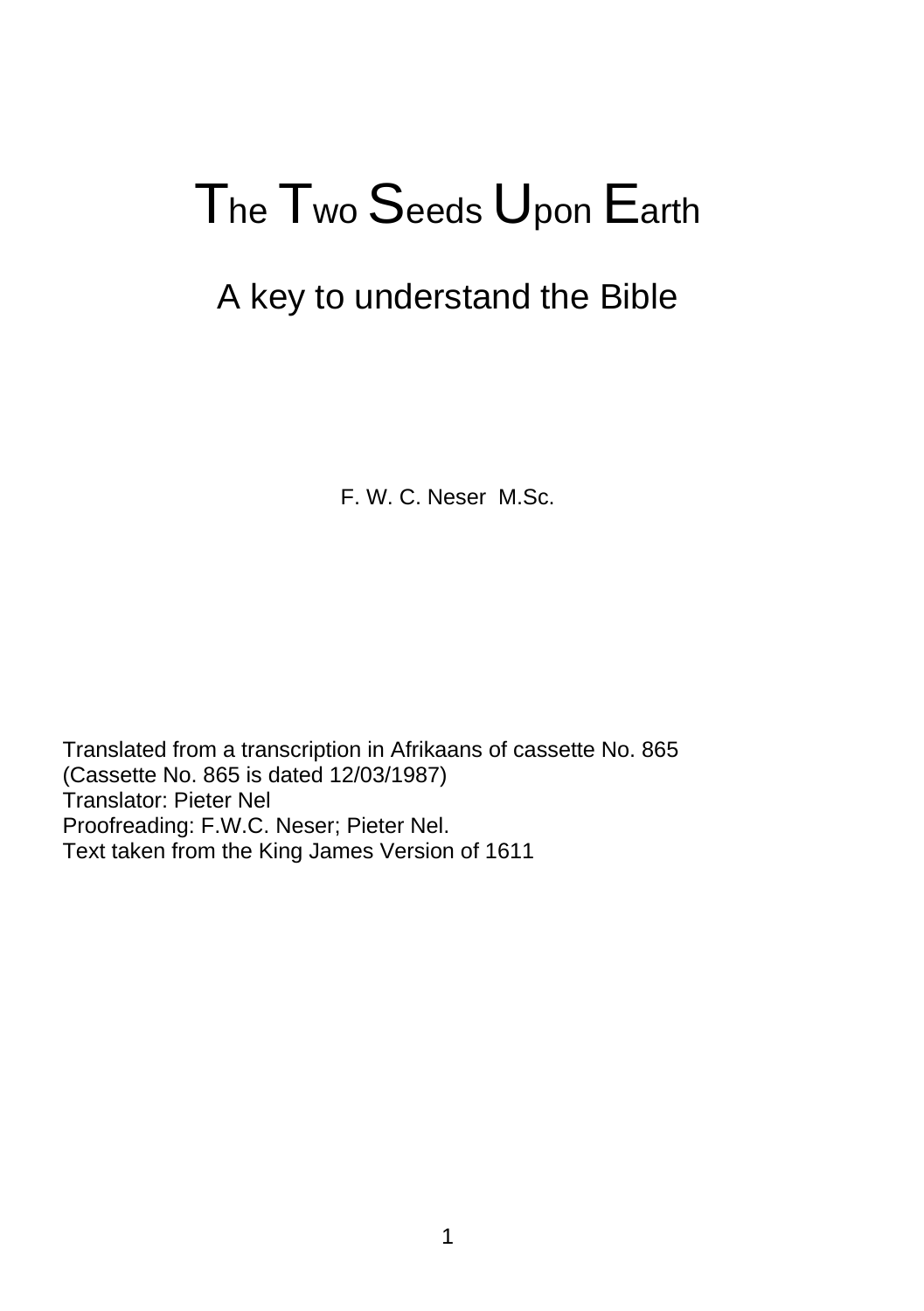| The Two Seeds upon Earth            |                                                                                   |  |
|-------------------------------------|-----------------------------------------------------------------------------------|--|
| Author:                             | F.W.C. Neser                                                                      |  |
| Copyright:                          | F.W.C. Neser                                                                      |  |
| Publisher:                          | F.W.C. Neser<br>P.O. Box 31571<br>Wonderboompoort                                 |  |
| Tel/Fax:<br>E-Mail address:         | 0033<br>012 379 8954<br>ekklesiakassetfonds.neser@gmail.com                       |  |
| Website:                            | www.israelmusthear.co.za                                                          |  |
| Office hours:                       | Monday to Thursday<br>09h00 to 12h00                                              |  |
| Printer:<br>Tel:<br>Fax:<br>E-Mail: | Minit Print Pretoria North<br>012-565-5288<br>012-565-5289<br>info@minitprint.biz |  |
| Edition:                            | 2008                                                                              |  |
| <b>ISBN</b>                         | 978-1-919933-93-1                                                                 |  |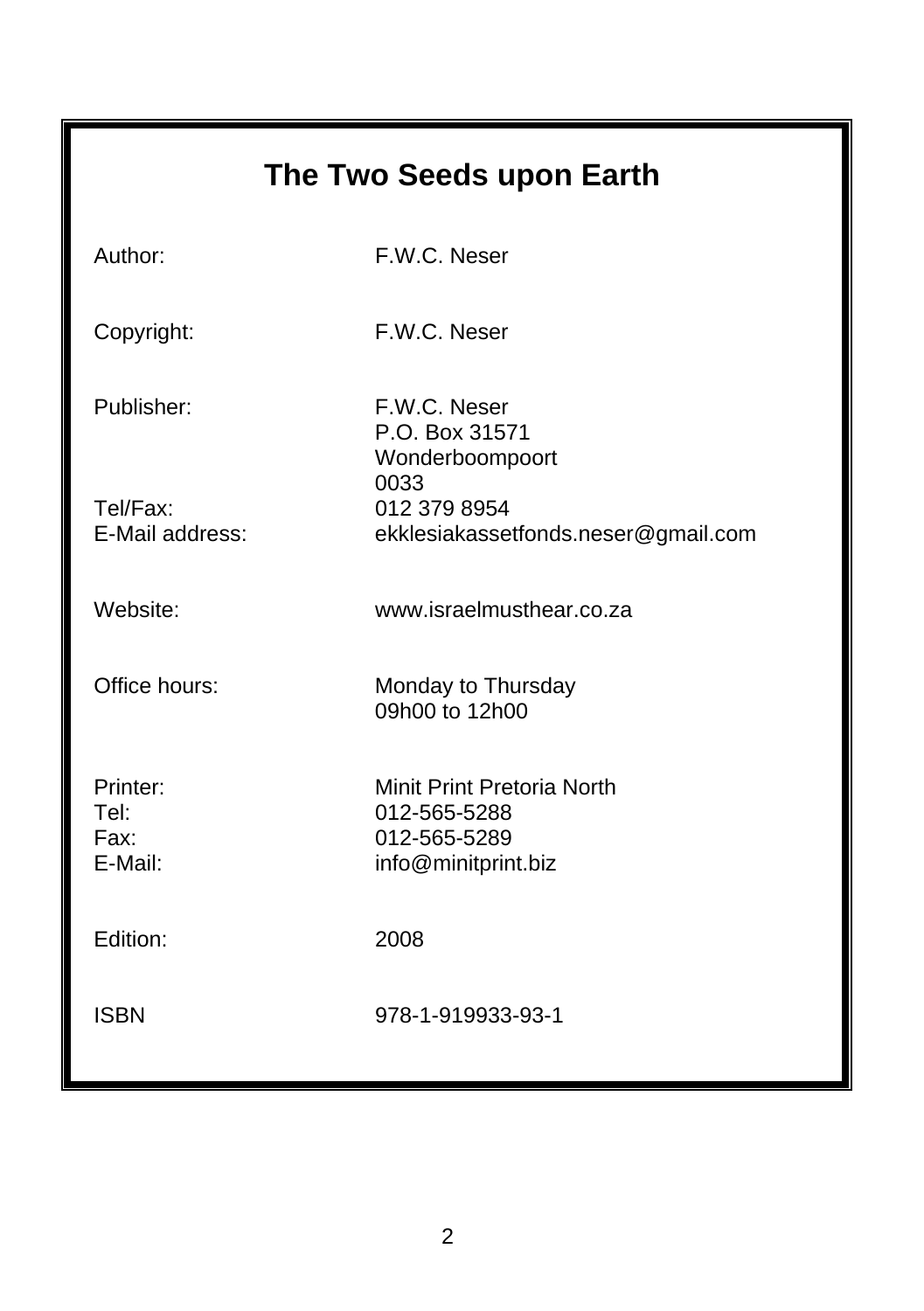# The Two Seeds Upon Earth

#### Read: Matthew 23:23-39.

- 23 Woe unto you, scribes and Pharisees, hypocrites! for ye pay tithe of mint and anise and cummin, and have omitted the weightier *matters* of the law, judgement, mercy, and faith: these ought ye to have done, and not to leave the other undone.
- 24 *Ye* blind guides, which strain at a gnat, and swallow a camel.
- 25 Woe unto you, scribes and Pharisees, hypocrites! for ye make clean the outside of the cup and of the platter, but within they are full of extortion and excess.
- 26 *Thou* blind Pharisee, cleanse first that *which is* within the cup and platter, that the outside of them may be clean also.
- 27 Woe unto you, scribes and Pharisees, hypocrites! for ye are like unto whited sepulchres, which indeed appear beautiful outward, but are within full of dead *men's* bones, and of uncleanness.
- 28 Even so ye also outwardly appear righteous unto men, but within ye are full of hypocrisy and iniquity.
- 29 Woe unto you, scribes and Pharisees, hypocrites! because ye build the tombs of the prophets, and garnish the sepulchres of the righteous,
- 30 and say, If we had been in the days of our fathers, we would not have been partakers with them in the blood of the prophets.
- 31 Wherefore ye be witnesses unto yourselves, that ye are the children of them which killed the prohets.
- 32 Fill ye up then the measure of your fathers.
- 33 *Ye* serpents, *ye* generation of vipers, how can ye escape the damnation of hell?
- 34 Wherefore, behold, I send unto you prophets, and wise men, and scribes: and *some* of them ye shall kill and crucify; and *some* of them shall ye scourge in your synagogues, and persecute them from city to city: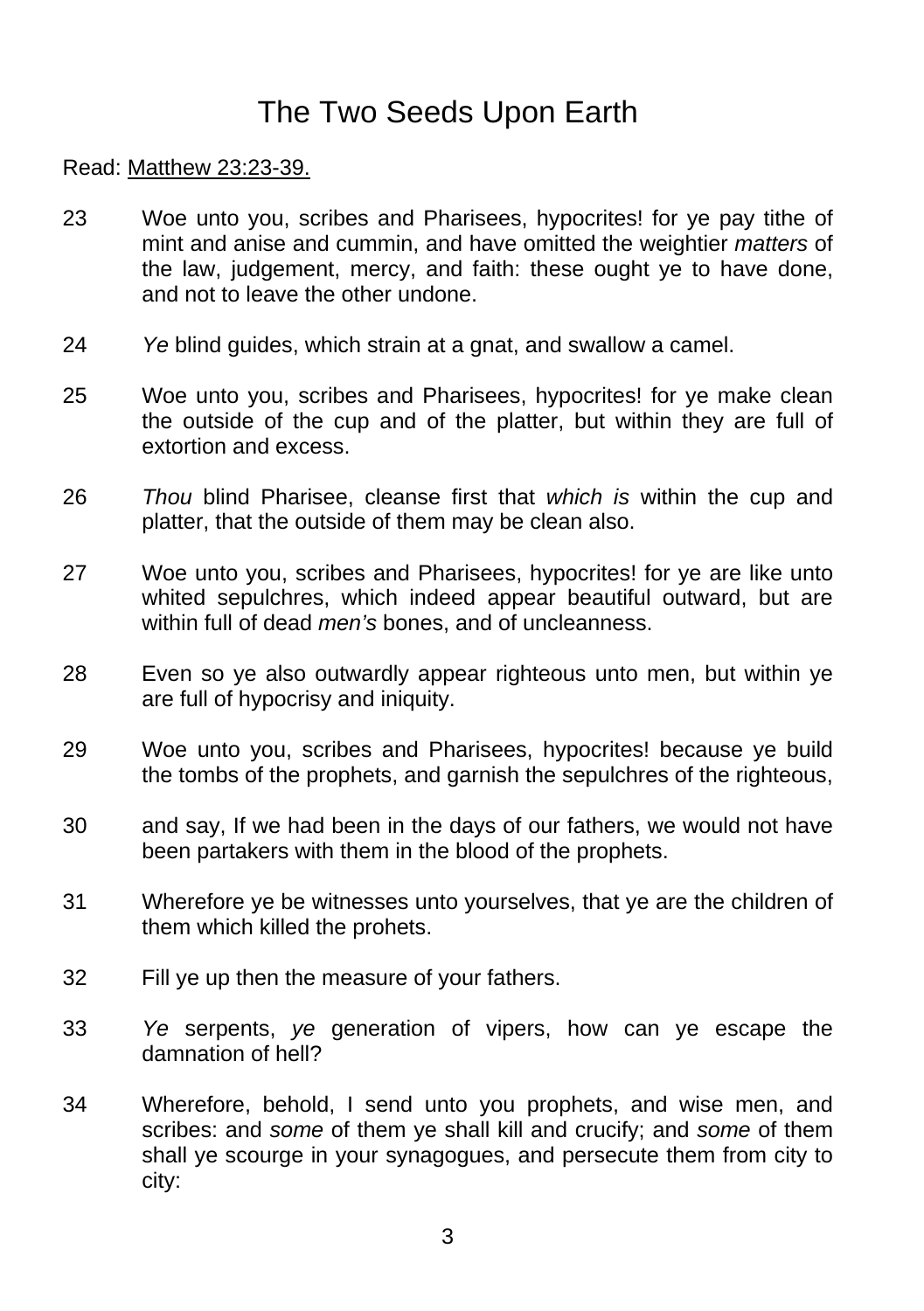- 35 that upon you may come all the righteous blood shed upon the earth, from the blood of righteous Abel unto the blood of Zechari'ah son of Berechi'ah, whom ye slew between the temple and the altar.
- 36 Verily I say unto you, All these things shall come upon this generation.
- 37 O Jerusalem, Jerusalem, *thou* that killest the prophets, and stonest them which are sent unto thee, how often would I have gathered thy children together, even as a hen gathereth her chickens under *her* wings, and ye would not!
- 38 Behold, your house is left unto you desolate.
- 39 For I say unto you, Ye shall not see me henceforth, till ye shall say, Blessed *is* he that cometh in the name of the Lord.

It is very important to bear in mind that Jesus never tried to hurt or run someone down, and therefore a child of God should never run someone else down either. Thus, when Jesus called the Jews and Pharisees with whom He spoke "serpents", "generation of vipers", it was not intended to hurt or run them down - He merely spoke the truth! Jesus called them serpents, vipers because they were a generation that originated from the devil! Here Jesus holds this generation, whom He calls serpents, vipers, responsible for the deaths of all the prophets, Matthew 23:35: "that upon you may come all the righteous blood shed upon the earth, from the blood of righteous Abel unto the blood of Zechari'ah son of Berechi'ah, whom ye slew between the temple and the altar." It would have been very unfair of the Lord Jesus to hold the people of that generation responsible for the death of Abel, who had been slain by Cain about 4000 years previously, if they were not in fact the descendants of Cain.

Therefore, the trail that runs from the beginning, of those that killed the prophets; of those that eventually also killed the Lord Jesus; and of those that killed all the disciples after the Lord Jesus, right through until today; is the same trail of one specific family. They all descend from the seed that the Lord Jesus referred to as "serpents", "generation of vipers". It is a generation that will never repent because they do not have God's seed in them. But they do have the devil's seed in them. This is very important! When the Lord Jesus says in Matthew 23:31, "Wherefore ye be witnesses unto yourselves, that ye are the children of them which killed the prophets", the word "children" does not mean spiritual children. Also not figurative children, but literal children. They are the descendants of those that killed the prophets.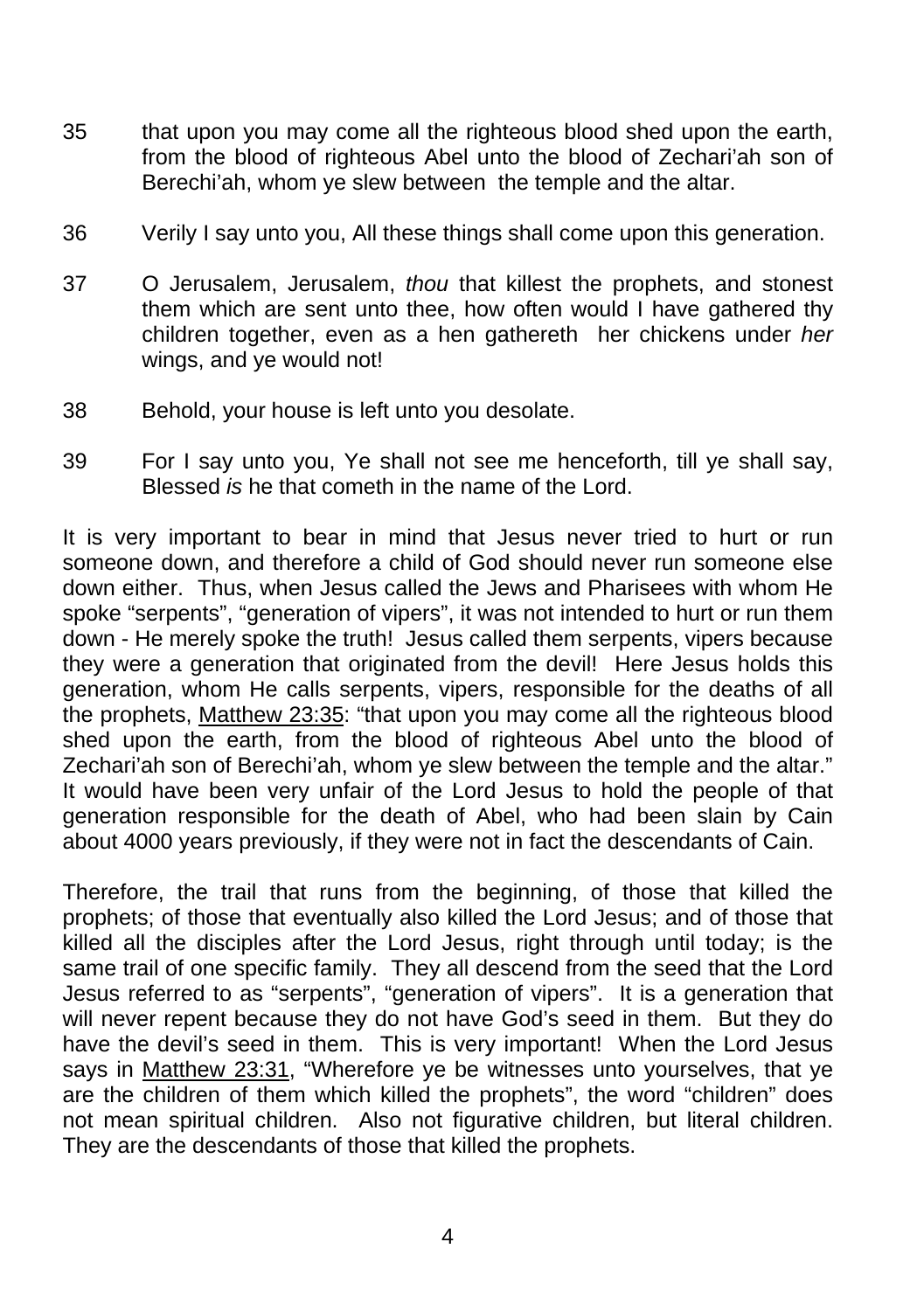Let us turn to Matthew 12:34, where the Lord Jesus again speaks to them: "O generation of vipers, how can ye, being evil, speak good things? For out of the abundance of the heart the mouth speaketh." The generation of vipers is therefore a certain generation on earth. The Lord again addresses them as such in Genesis 3:15, "and I will put enmity between thee and the woman, and between thy seed and her seed; it shall bruise thy head, and thou shalt bruise his heel." Here the Lord speaks to the serpent. Who was this "serpent"? It was not a serpent and Eve certainly did not eat an "apple". Nowhere in God's Word is this to be found, yet how often are we not taught this in churches. This "serpent" was not a serpent but the devil himself. In the original language the word "nachash" is used to describe the devil as a deceiver, an enchanter!

In Revelation 20:1-2, the Bible clearly states who the "serpent" is: "And I saw an angel come down from heaven, having the key of the bottomless pit and a great chain in his hand. And he laid hold on the dragon, that old serpent, which is the Devil, and Satan, and bound him a thousand years," Being the last Book of the Bible, the Book of Revelation is also a summary of the whole Bible. As such it also summarizes figures of speech, characters and other things that we read about in the Bible. As is the case with any other book, everything unfolds in the last chapter. If not, that book cannot be understood. No author writes such a book, least of all God Himself Who wrote the Bible. The character of Genesis 3:15, this "serpent", is also clarified in Revelation 12:9, "And the great dragon was cast out, that old serpent, called the Devil, and Satan, which deceiveth the whole world: he was cast out into the earth, and his angels were cast out with him." Turn to Matthew 23:36, "Verily I say unto you, All these things shall come upon this generation." This generation is the same "serpent", "generation of vipers" already referred to? It is the generation which opposes God and His plan on earth. They are responsible for all the blood that has been shed upon earth, from Abel to the last prophet, and still today also for the blood of every martyr.

Let us now consider Matthew 13:24-30.

- 24 Another parable put he forth unto them, saying, The kingdom of heaven is likened unto a man which sowed good seed in his field:
- 25 but while men slept, his enemy came and sowed tares among the wheat, and went his way.

In the original Greek we have, "*while* a certain man *slept*, a *certain enemy* came who sowed tares."

26 But when the blade was sprung up, and brought forth fruit, then appeared the tares also.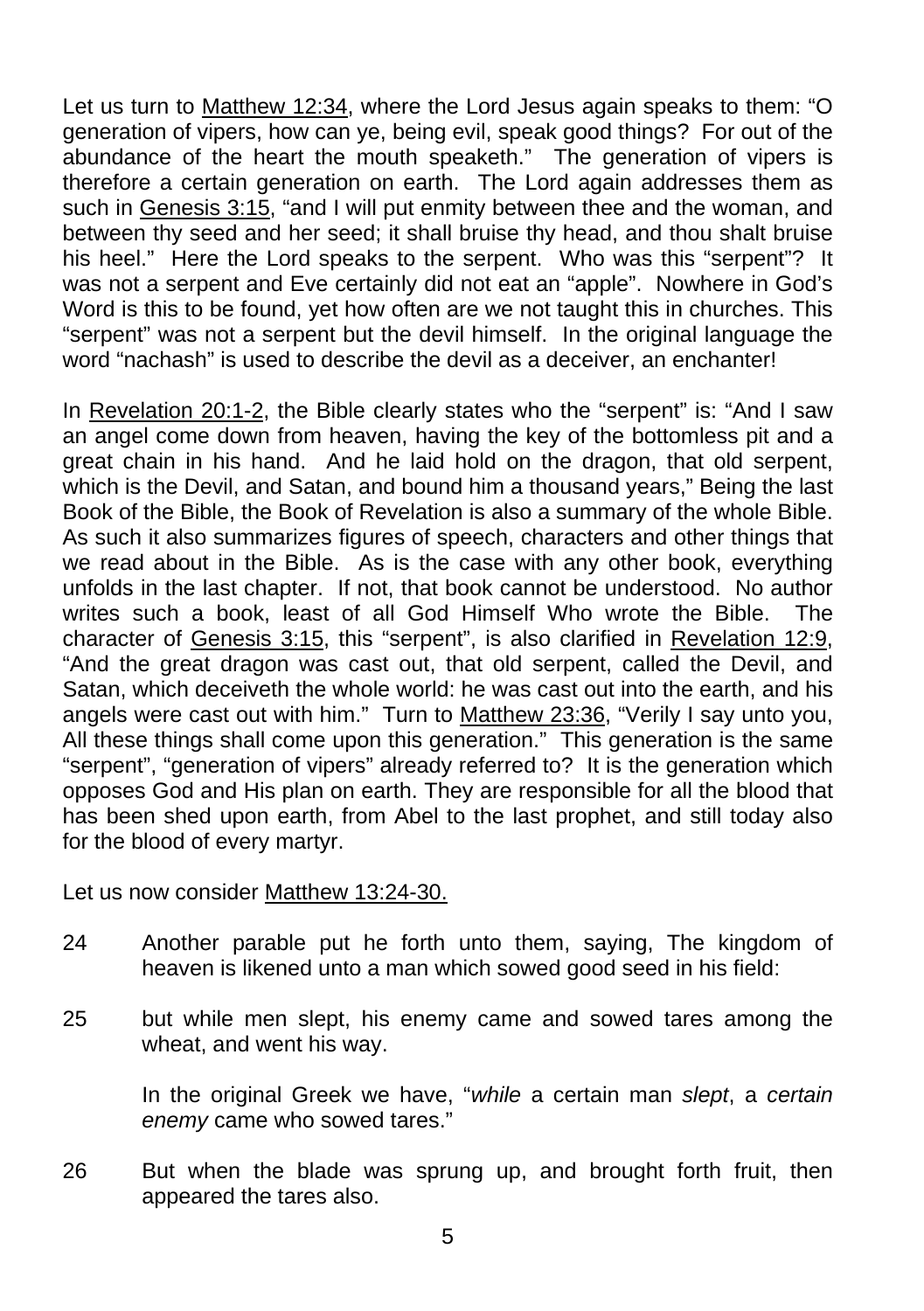- 27 So the servants of the householder came and said unto him, Sir, didst not thou sow good seed in the field? from whence then hath it tares?
- 28 He said unto them, An enemy hath done this. The servant said unto him, Wilt thou then that we go and gather them up?
- 29 But he said, Nay; lest while ye gather up the tares, ye root up also the wheat with them.
- 30 Let both grow together until the harvest: and in the time of harvest I will say to the reapers, Gather ye together first the tares, and bind them in bundles to burn them: but gather the wheat into my barn."

In Matthew 13:36-43, Jesus gave a very important elucidation of this parable to His disciples, which He did not want to give to other people.

- 36 Then Jesus sent the multitude away, and went into the house: and his disciples came unto him, saying, Declare unto us the parable of the tares of the field.
- 37 He answered and said unto them, He that soweth the good seed is the Son of man;
- 38 the field is the world; the good seed are the children of the kingdom; but the tares are the children of the wicked one;

Both groups are people - one group of the Kingdom and the other the Wicked.

Can the devil repent? NEVER!

Can his children repent? NEVER!

This is what we have on earth today.

39 the enemy that soweth them is the devil; the harvest is the end of the world; and the reapers are the angels.

When Jesus put forth the parable, he said in verse 28: "...An enemy hath done this..." But here in the elucidation of verse 39, He says: "the devil has done this!" In other words, the devil transformed himself into human shape. He adopted the form of a human. This is of the utmost importance! All the preachers say that we are in the end of the world. Are we then not in the time of the harvest? Should we not understand these things? But our people do not understand it because it is never explained to them!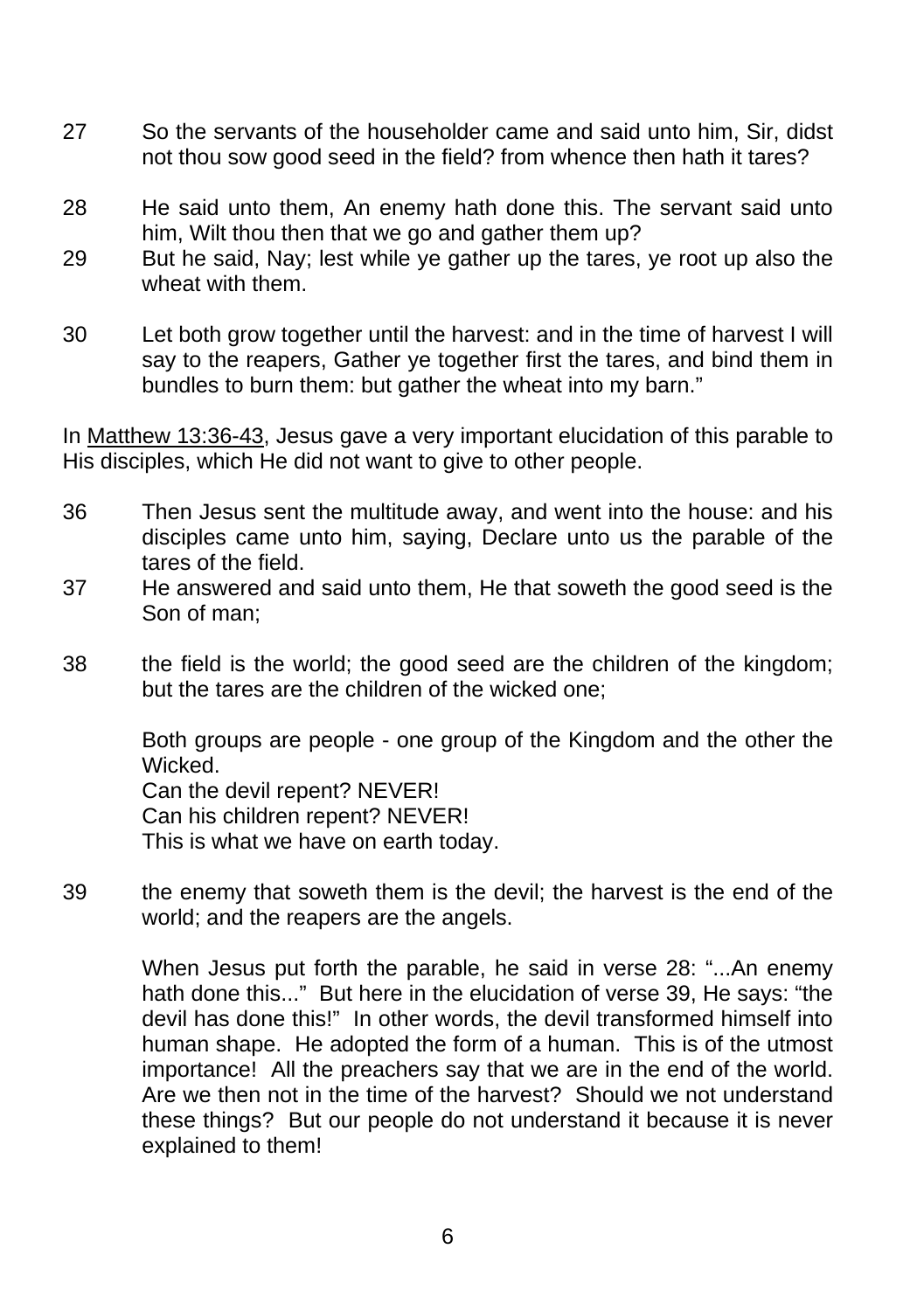- 40 As therefore the tares are gathered and burned in the fire; so shall it be in the end of this world.
- 41 The Son of man shall send forth his angels, and they shall gather out of his kingdom all things that offend, and them which do iniquity;
- 42 and shall cast them into a furnace of fire: there shall be wailing and gnashing of teeth.
- 43 Then shall the righteous shine forth as the sun in the kingdom of their Father. Who hath ears to hear, let him hear?

Just as the time of harvest is the end of the world, so the time of sowing is the beginning of the world. The time of sowing is the time when God created Adam and Eve and when the Fall came about. Therefore we must investigate what happened there. As we have seen in Matthew 13:25, those tares were sown among the wheat while a certain man slept. Let us now turn to:

#### Genesis 3:1-15.

- 1 Now the serpent was more subtile than any beast of the field which the lord God had made. And he said unto the woman, Yea, hath God said, Ye shall not eat of every tree of the garden?
- 2 And the woman said unto the serpent, We may eat of the fruit of the trees of the garden:
- 3 but of the fruit of the tree which *is* in the midst of the garden, God hath said, Ye shall not eat of it, neither shall ye touch it, lest ye die.
- 4 And the serpent said unto the woman, Ye shall not surely die:
- 5 for God doth know that in the day ye eat thereof, then your eyes shall be opened, and ye shall be as gods, knowing good and evil.
- 6 And when the woman saw that the tree *was* good for food, and it *was* pleasant to the eyes, and a tree to be desired to make *one* wise, she took of the fruit thereof, and did eat, and gave also unto her husband with her; and he did eat.
- 7 And the eyes of them both were opened, and they saw that they *were* naked; and they sewed fig leaves together, and made themselves aprons.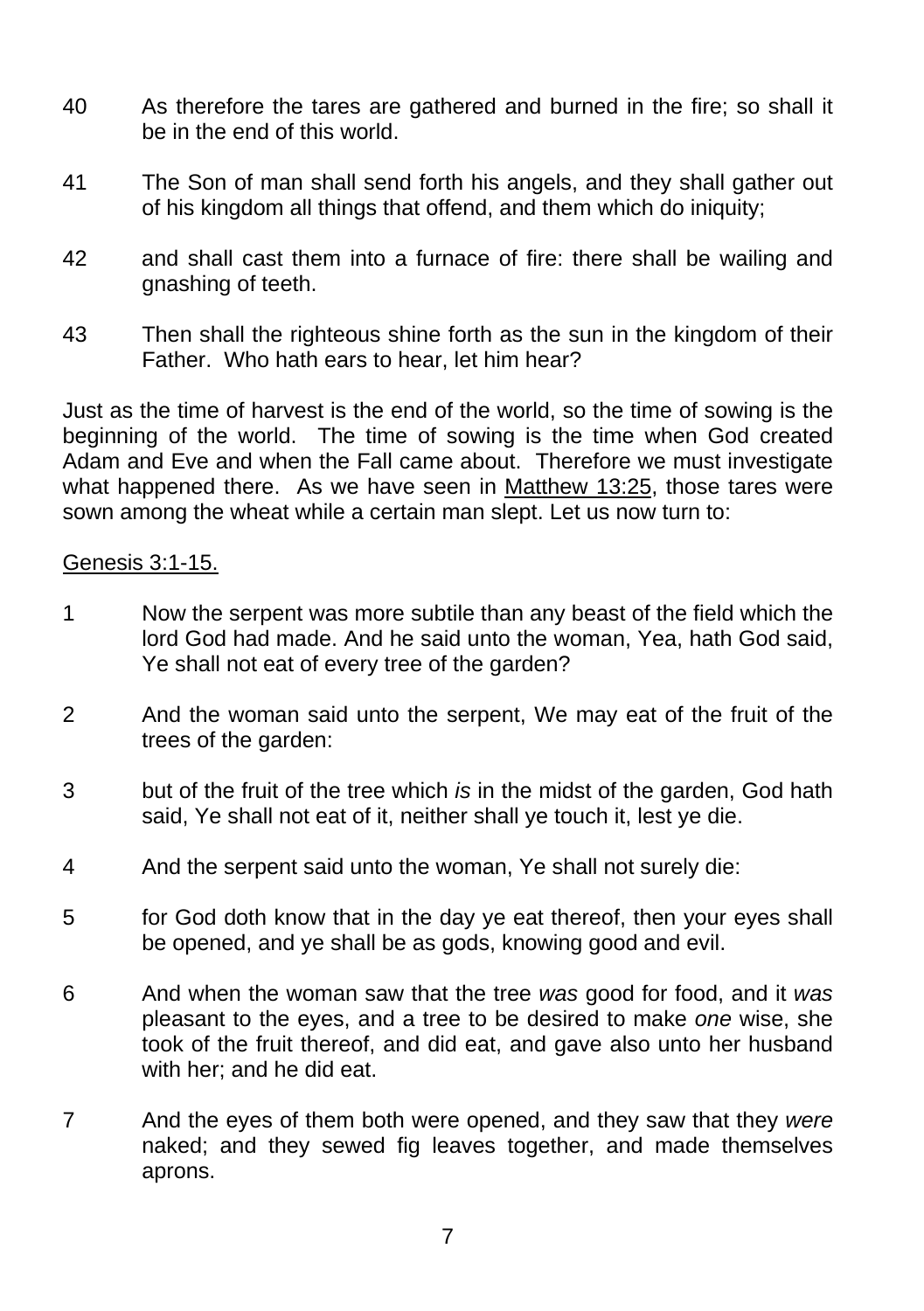- 8 And they heard the voice of the LORD God walking in the garden in the cool of the day: and Adam and his wife hid themselves from the presence of the LORD God amongst the trees of the garden.
- 9 And the LORD God called unto Adam, and said unto him, Where *art* thou?
- 10 And he said, I heard thy voice in the garden, and I was afraid, because I *was* naked; and I hid myself.
- 11 And he said, Who told thee that thou *wast* naked? Hast thou eaten of the tree, whereof I commanded thee that thou shouldest not eat?
- 12 And the man said, The woman whom thou gavest *to be* with me, she gave me of the tree, and I did eat.
- 13 And the LORD God said unto the woman, What is this *that* thou hast done? And the woman said, The serpent beguiled me, and I did eat.
- 14 And the LORD God said unto the serpent, Because though hast done this, thou *art* cursed above all cattle, and above every beast of the field; upon thy belly shalt thou go, and dust shalt thou eat all the days of thy life:
- 15 and I will put enmity between thee and the woman, and between thy seed and her seed; it shall bruise thy head, and thou shall bruise his heel.

We see in verse 13: "The serpent beguiled me, and I did eat." This word "beguiled" is "nasha" in the original Hebrew. According to Strong's Analytical Concordance it means:-"to lead astray - that is mentally to delude, or morally to seduce, to beguile, to deceive, to greatly and utterly lead astray, mislead." In other words, if you say that a man has beguiled a woman or vice versa, then you know what it means - "seduced". Thus, Eve said: "the devil defiled me, seduced me - he had intercourse with me."

This is one of the most difficult things for people to comprehend, but it is the most important. That which happened in the beginning of the sowing season, when the seed was planted, determines what will happen in the harvest time at the end. We that are in the harvest time, in the time of the reapers and the angels, must know what happened when the seed was sown on earth. There are so many speculations about this tree of Genesis 3:3. One thing is for sure: it was not an apple tree, because the Bible does not say it was. But what is a fact, is that Adam and Eve were not allowed to eat of that tree. This means that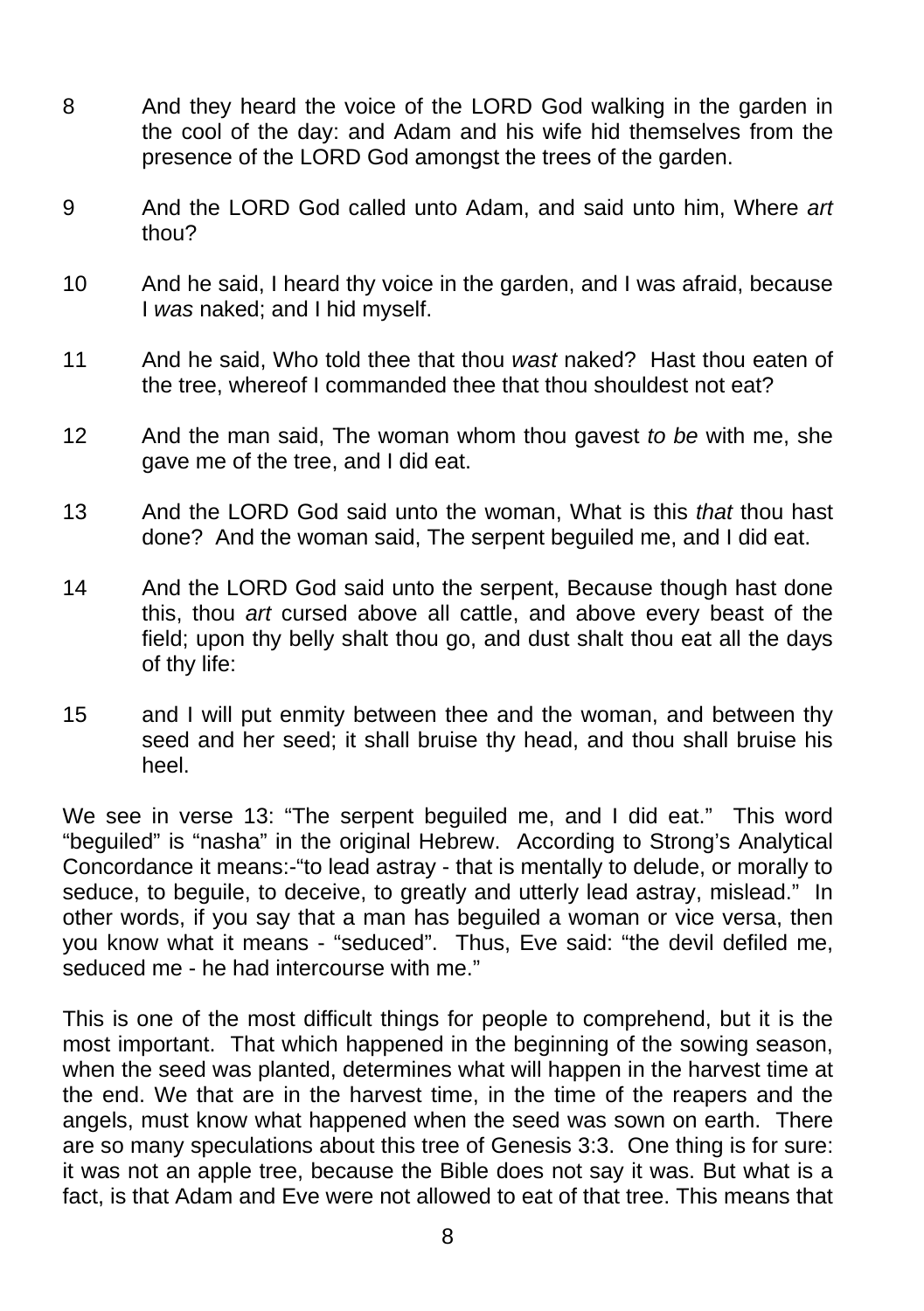if they were to eat of that tree they would directly and literally disobey God. The moment Eve disobeyed God, she became vulnerable first to be deceived and then to be seduced by the devil. What happened to her?

At first the devil was the archangel of God. He himself rebelled against God. Read it for yourselves in Isaiah 14 and Ezekiel 28. He said: "I will be like God, I will ascend upon the holy mountain, I will be like the Most High." That is why the Lord cast him out of heaven. He then came to crawl about on the ground and hence became the devil, Satan, adversary, deceiver. At the same time he lost the light that he had and became dark and the prince of darkness.

But before God created Adam, He knew that Adam would sin, because the omniscient and almighty God knows from the beginning what the end will be. The Lamb was slain for us from the foundation of the world. In the councilchambers of heaven the Father determined that the Lord Jesus would be born of a woman to atone for the fall of Adam. The devil knew this. He was also there in the council-chambers of heaven, and that is why he came to seduce Eve. By appearing before Eve as a magnificent man, as an angel of light, he was able to beguile her and to corrupt her mind. He said to Eve: "I am God and I will give you that son of whom it was decided in the council-chambers before the foundation of the earth."

#### Read: 2 Corinthians 11:3-4, 14.

- 3 But I fear, lest by any means, as the serpent beguiled Eve through his subtilty, so your minds should be corrupted from the simplicity that is in Christ.
- 4 For if he that cometh preacheth another Jesus, whom we have not preached, or *if* ye receive another spirit, which ye have not received, or another gospel, which ye have not accepted, ye might well bear with *him*.
- 14 And no marvel; for Satan himself is transformed into an angel of light.

It was as an angel of light that Satan approached Eve and seduced and impregnated her. Cain was the devil's child and was the father of that Satanseed of which Jesus spoke. "Generation of vipers, you are children of the devil." His trail is to be found throughout the Bible.

Now turn to: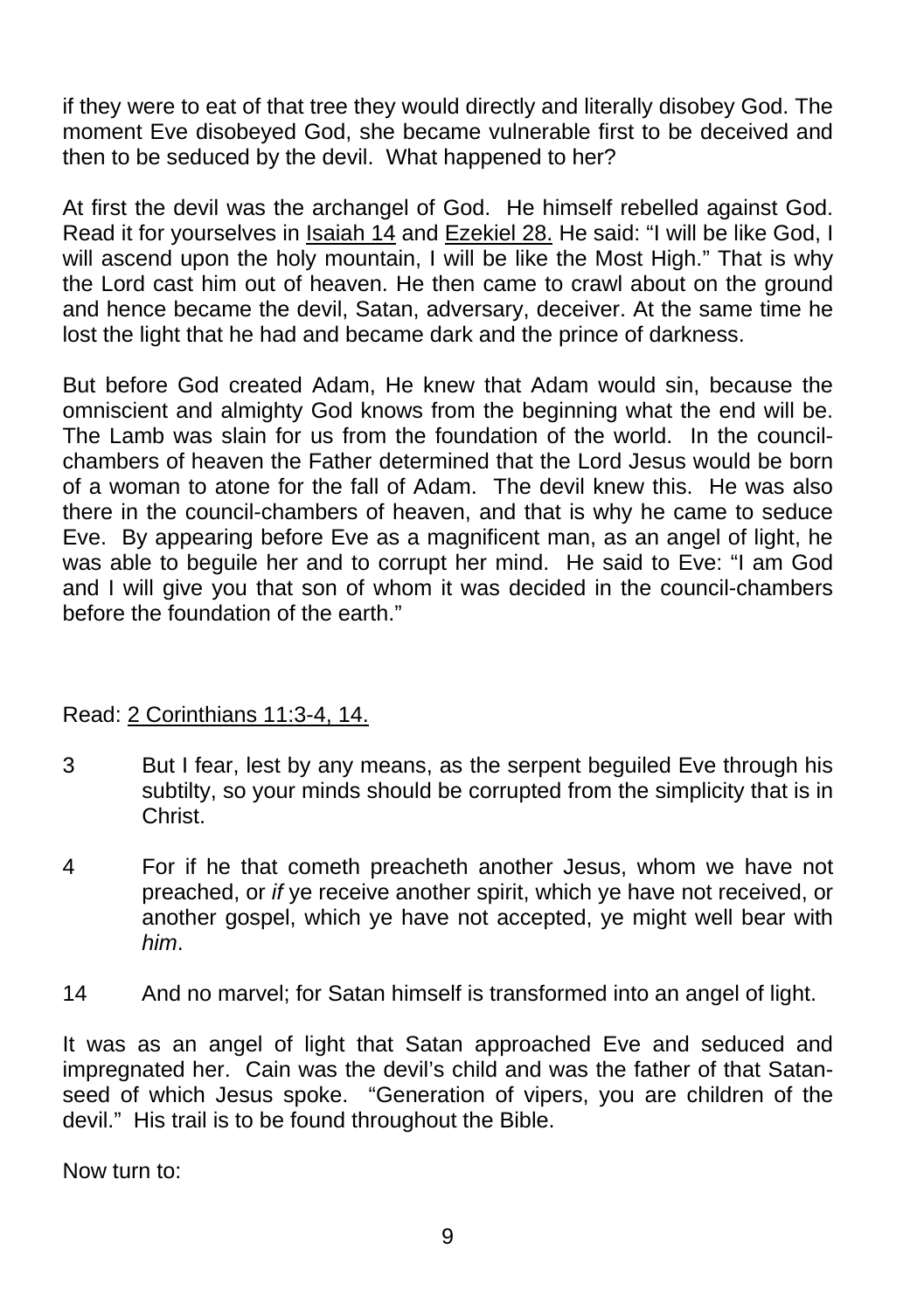# 1 Timothy 2:14-15.

14 And Adam was not deceived, but the woman being deceived was in the transgression.

> Here it clearly states that: "the woman being deceived was in the transgression."

15 Notwithstanding she shall be saved in childbearing, if they continue in faith and charity and holiness with sobriety.

How often has there been erroneous preaching because of this incorrect translation? The battle against evil spirits in the air and blinding is more actual than we realise. Could people who study Hebrew and Greek at universities not have realised this long ago? Do you realise what is written here? A woman who never marries and who does not give birth to children cannot be saved! This is a deduction that can be made, because it says here that a woman can only be saved by giving birth to children. But this cannot be. In the original it says here, as in the New English Bible: "she shall be saved through the Birth of the Child." Which child? The Lord Jesus! Just as the first real sin came through the woman, so also the Saviour shall come from the woman! This is what God said! In The Amplified New Testament it reads: "She shall be saved indeed through the childbearing that is by the birth of the divine Child."

So the devil comes and tries to outmanoeuvre God as he always tries to do, and he says to Eve: "I am God and I have come to give you that child." After the devil had intercourse with Eve, she "gave of the tree" also to Adam to eat. Then Adam also had intercourse with Eve. She was thus impregnated by both Satan and Adam. The twins Cain and Abel were born, the first from the seed of Satan and the latter from the seed of Adam, the son of God! **Here we have the two seeds**. The battle between these two seeds still continues today!

Cain was the first murderer. How could he have come from Adam and Eve, both of whom were created pure by God? Really, their firstborn was a murderer! Where did he get this from? He got it from his father, who himself is a murderer. Jesus said so. Cain slew Abel. The God-seed was now also dead. What was to happen next? We shall get to this later. First turn to:

#### Genesis 4:1-2.

1 And Adam knew Eve his wife; and she conceived, and bare Cain, and said, I have gotten a man from the LORD.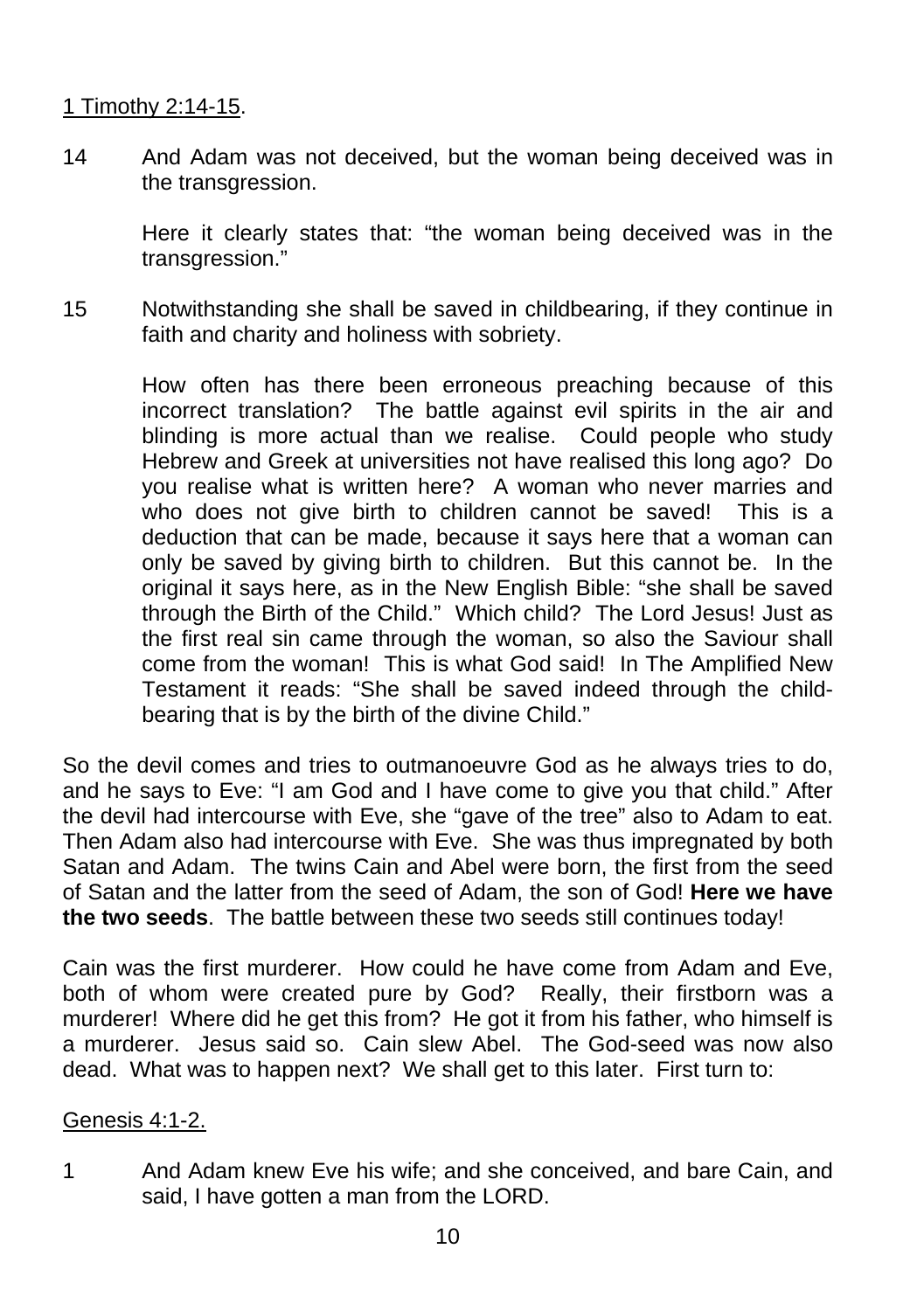She thought that Cain was begotten of God, because Satan had pretended to be the LORD, an angel of light.

2 And she again bare his brother Abel. And Abel was a keeper of sheep, but Cain was a tiller of the ground.

> According to Strong's Analytical Concordance, the word "again" means to add, augment or to continue.

Let us also look at a few translations:

Young's Literal Translation says: "and she **added** to bear his brother Abel."

The Ferror Fenton Translation says: "she afterwards gave birth to his brother Abel."

The old Dutch Translation says: "en zy voer voort te baren zynen broeder Habel."

Young's Analytical Concordance says: "Abel, apparently the twin brother of Cain."

From all of this we can conclude that they were twins.

In the Apochryphal Book of James called the "Proto Evangelium of James", we read about the history of the birth of our Lord Jesus through Mary on page 381, where Mary was in her sixth month of pregnancy. "Now when she was in her sixth month Joseph returned from his building, entered his house and found her with child, and he smote his face, threw himself down on sack cloth, and wept bitterly, saying: 'With what countenance shall I look toward the Lord, my God? What prayer shall I offer for her, for this maiden? For I received her as a virgin, out of the Temple of the Lord my God, and I have not protected her. Who has deceived me? Who has done this evil in my house, and defiled her, the virgin? **Has the story of Adam been repeated in me?** (My emphasis). For as Adam was absent in the hour of his prayer, and the serpent came and found Eve alone, and deceived her and defiled her, so also has it happened to me.' And Joseph arose from the sack cloth and called Mary, and said to her: 'You who are cared for by God, why have you done this and forgotten the Lord your God? Why have you humiliated your soul? You who are brought up in the Holy of Holies, and received food from an angel?' But she wept bitterly saying: 'I am pure, and know not a man.' And Joseph said to her: 'Whence is this then in your womb?' And she said: 'as the Lord my God lives, I do not know whence it has come to me.'"

Obviously Joseph knew what had happened to Eve, and he suspected that the devil also did the same to Mary. In the Book of Jude reference is made to the Apochryphal Book of Enoch. Therefore, the Apochryphal Book of Enoch is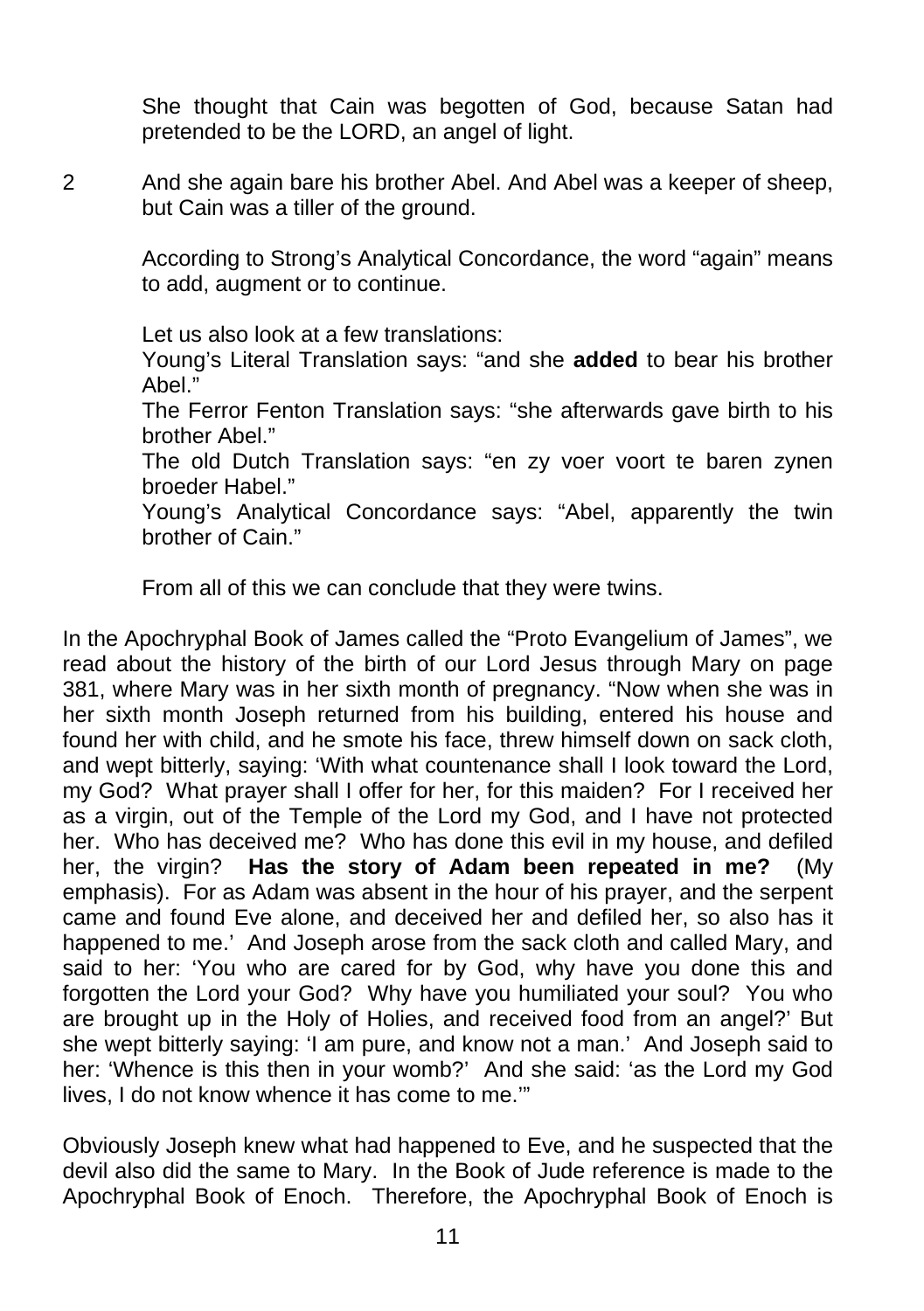confirmed in that respect by the Bible. In "The Secrets of Enoch", we read in chapter 31, page 93: "Adam has life on earth, and I created a garden in Eden in the east, that he should observe the Testament and keep the Command. I made the heavens open to him, that he should see the angels singing the song of victory, and the gloomless light. And he was continuously in paradise, and the devil understood that I wanted to create another world, because Adam was lord on the earth to rule and control it.

The devil is the evil spirit of the lower places: as a fugitive he made Sotona from the heavens, as his name was Satanail: thus he became different from the angels, but his nature did not change his intelligence about his understanding of righteous and sinful things. And he understood his condemnation and the sin which he had sinned before; therefore he conceived thought against Adam. In such form he entered and seduced Eve, but did not touch Adam."

We have now seen from both the Bible and the Apochrypha how Cain and Abel were born, and that Cain was a child of the devil and the forefather of the Satan-seed!

Now take note of 1 John 3:12. "Not as Cain, *who* was of that wicked one, and slew his brother. And wherefore slew he him? Because his own works were evil, and his brother's righteous." Here John says it himself. For three and a half years the disciples of Jesus sat at His feet. John says in John 21:25, "And there are also many other things which Jesus did, the which, if they should be written every one, I suppose that even the world itself could not contain the books that should be written. Amen." In other words, how infinitely more miracles did Jesus perform than those which are described in the Bible? Only enough is written to inform us about it. One can only speculate about how much Jesus discussed with his disciples; how much He taught them; how much He told them! I am convinced in my deepest being, and the Spirit of God bears witness, that He told them all these things. That is why you should read your Bible carefully. We see then that Cain was born of the wicked one (Satan).

Now we come to the meaning of Adam. Adam means "to blush, ruddy". This means that Adam was a white man, and we know Adam was created in the image of God. Therefore, where God appeared in the flesh of the Lord Jesus, He was also white! Jesus was also a white man! He belonged to a white race. He was the son of David. In 1 Samuel 17:42, David is described as a youth, and ruddy, when he opposed Goliath. Have you ever seen a black person who becomes ruddy when he blushes? Blacks cannot blush - Whites blush. We are thus Adamites. This is of the utmost importance! No wonder that the devil wants to exterminate and wipe us out. And how will he do this? Either by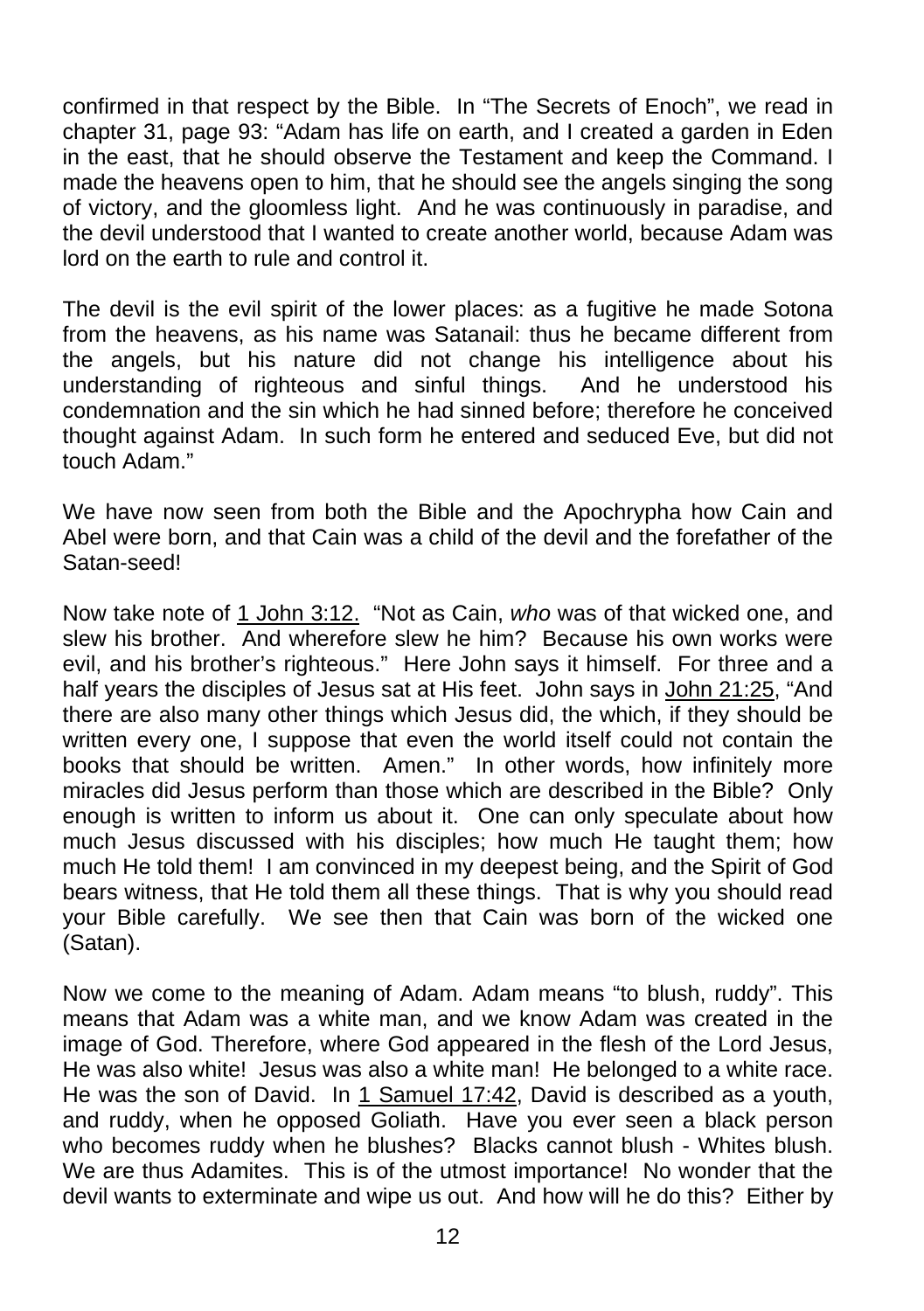annihilation in the eventual war, or by miscegenation which is now taking place. This one can clearly understand when the pattern of the Bible is followed.

We now go to Genesis 5. I have told you that Cain slew Abel. Where will God now find a generation on earth again? How will God's seed now appear on earth again? In this respect Genesis 5:3, is very significant. "And Adam lived a hundred and thirty years, and begat *a son* in his own likeness," **This is very important!** "...after his image; and called his name Seth:" There the generation of God again appeared on earth. In the rest of Genesis 5 we see that sons and daughters were born unto Adam.

We now focus on Genesis 6:1-4.

- 1 And it came to pass, when men began to multiply on the face of the earth, and daughters were born unto them,
- 2 that the sons of God saw the daughters of men that they *were* fair; and they took them wives of all which they chose.
- 3 And the LORD said, My Spirit shall not always strive with man, for that he also *is* flesh: yet his days shall be a hundred and twenty years.
- 4 There were giants in the earth in those days; and also after that, when the sons of God came in unto the daughters of men, and they bare *children* for them, the same *became* mighty men which *were* of old, men of renown.

A huge library of history is locked up in these four verses of the Bible. In verse 2, we read: "the sons of God saw the daughters of men that they *were* fair, and they took them wives of all which they chose" - "the sons of God". These sons of God were fallen angels, who followed Satan when he rebelled against God and were cast out of heaven with him. Many people oppose me on this and say that it is impossible for Satan to transform himself into a human. Let me cite just a few instances.

In Genesis 18 and 19 we read about Sodom and Gomorrah. Three men approached Abraham in the plains of Mamre where he was sitting in the tent door in the heat of the day. They told him that they were going to destroy Sodom. One of them was the LORD in human form and Abraham pleaded with Him to spare Sodom. The LORD said that if there were ten righteous men within the city He would spare Sodom and Gomorrah. When those three men came to Abraham, he served them with food which included a calf which he had dressed. The Bible says that he ate with them, which means that those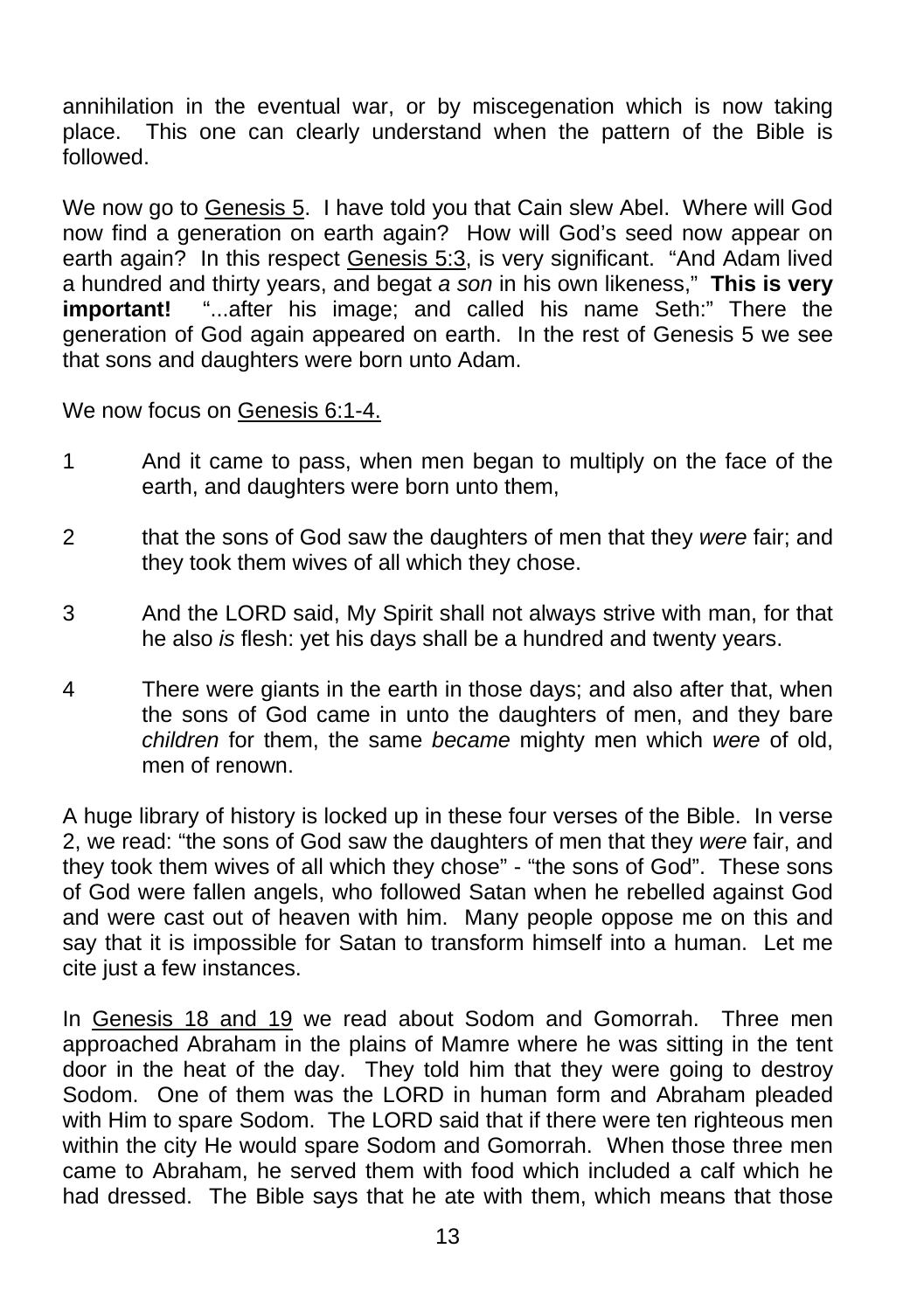angels performed a human function of eating. Afterwards the two angels went to Sodom (Genesis 19). After they had arrived at Lot's house, the house was surrounded by plenty of Sodomites. How can spirits be sodomised? Those angels were human beings; they had the form of humans. Lot pleaded with the people of the city: "Rather take my two daughters and do with them as you please, but these two men are my guests." We know how mindful people were in those days of hospitality. That is why we are still so hospitable. It is because we are Israel, we have the same nature. This event is one of my proofs that angels adopted human form.

In like manner the angels of Genesis 6:2 also adopted human form and took for themselves wives from the daughters of Adam. This again resulted in a bastard race, just as Cain was a bastard between Satan and the human Eve. The result was giant people of violence and wickedness. The whole earth was filled with violence and God had to send the flood to destroy them. But Noah found grace with God.

Genesis 6:9. "These *are* the generations of Noah: Noah was a just man *and* perfect in his generations, *and* Noah walked with God." Here Noah is referred to as a "just man". The Hebrew Bible says "tamiym", which means "pure-bred or without blemish". Noah was a just man of behaviour and character, but that word describes Noah as pure-bred. In other words, **Noah was the only pure Adamite remaining**. So close did the devil again come to destroying the Godseed. Only Noah, his wife and their three sons with their wives were saved in the flood.

After the flood they started a new life.

#### Genesis 9:25-27.

- 25 And he said, Cursed *be* Canaan; a servant of servants shall he be unto his brethren.
- 26 And he said, Blessed *be* the LORD God of Shem; and Canaan shall be his servant.
- 27 God shall enlarge Japheth, and he shall dwell in the tents of Shem; and Canaan shall be his servant.

In Genesis 9:25, Noah says: "Cursed *be* Canaan..."

In verses 26 and 27, Noah calls God the God of Shem, but not the God of Japheth or of Ham. When we trace the history of the latter, we notice that the descendants of neither of them ever served God. On the contrary, their descendants such as Nimrod and others were in fact those who rebelled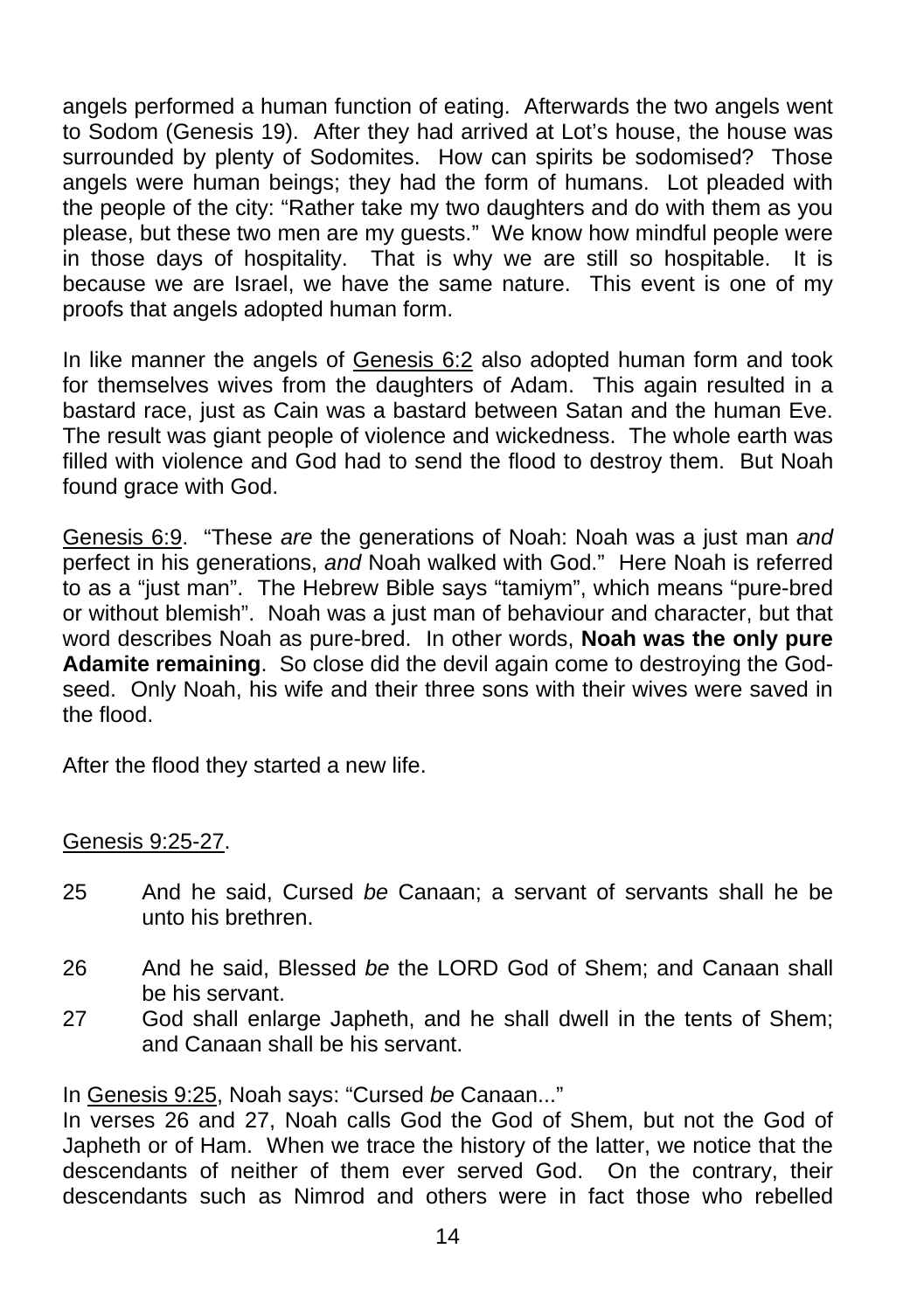against God, and their descendants are still the same today. The descendants of Ham are the black nations in Genesis. See "Zondervan Pictorial Bible Dictionary" and "Smith's Bible Dictionary". Gesenius confirms it.

Jeremiah 13:23. "Can the Ethiopian change his skin, or the leopard his spots? *then* may ye also do good, that are accustomed to do evil." Note: "Can the Ethiopian change his skin or the leopard his spots?" "Ethiopian" is another name for "Cush", and according to Young's Concordance means "black". The Greek word is "Aithiops" which means "burnt face". Thus, Ham was the father of the black nations. Noah, however, was a pure Adamite and therefore pure white. Where then did the dark colour of his son, Ham, come from? From Noah's wife of course, from where else? And when Ham's son, Cush, was born, he was pitch-black! Why have we never yet enquired about this? Why was Noah's grandson black? It came about as a result of the Satan-seed and the fallen angel-seed.

Satan knows that the Messiah is coming, that the King is coming. The King is coming to reign on earth. From the descendants of Shem, God chose a man called Abraham and with Abraham, Isaac and Jacob He established an everlasting covenant. We are their descendants. Thus, God's government shall be established on earth over the generations of Adam, who shall also govern the world. Satan could not succeed in killing the King, because on the third day He arose. Consequently, his last chance is to prevent God from establishing His Kingdom on earth, which means that he has to destroy God's people. There are two ways of achieving this: either by brute annihilation, or by miscegenation.

Why is the desire of Whites in South-Africa to remain white considered to be such a great crime? Over the years it has become well-known that Jews desire to remain Jews, and no one blames them for that. When Zulus want to remain Zulus, no one blames them for that. However, the desire of Afrikaners to remain Afrikaners is regarded as such a great sin that sanctions are imposed and other forms of pressure exerted. Why? We have many cassettes and books in which we reveal that it is the same Satan-seed on earth today that deceive, brainwash and manipulate our people in order to gain possession of the world. Be clear-headed, read and believe what Moses and the prophets warned us about.

Amen!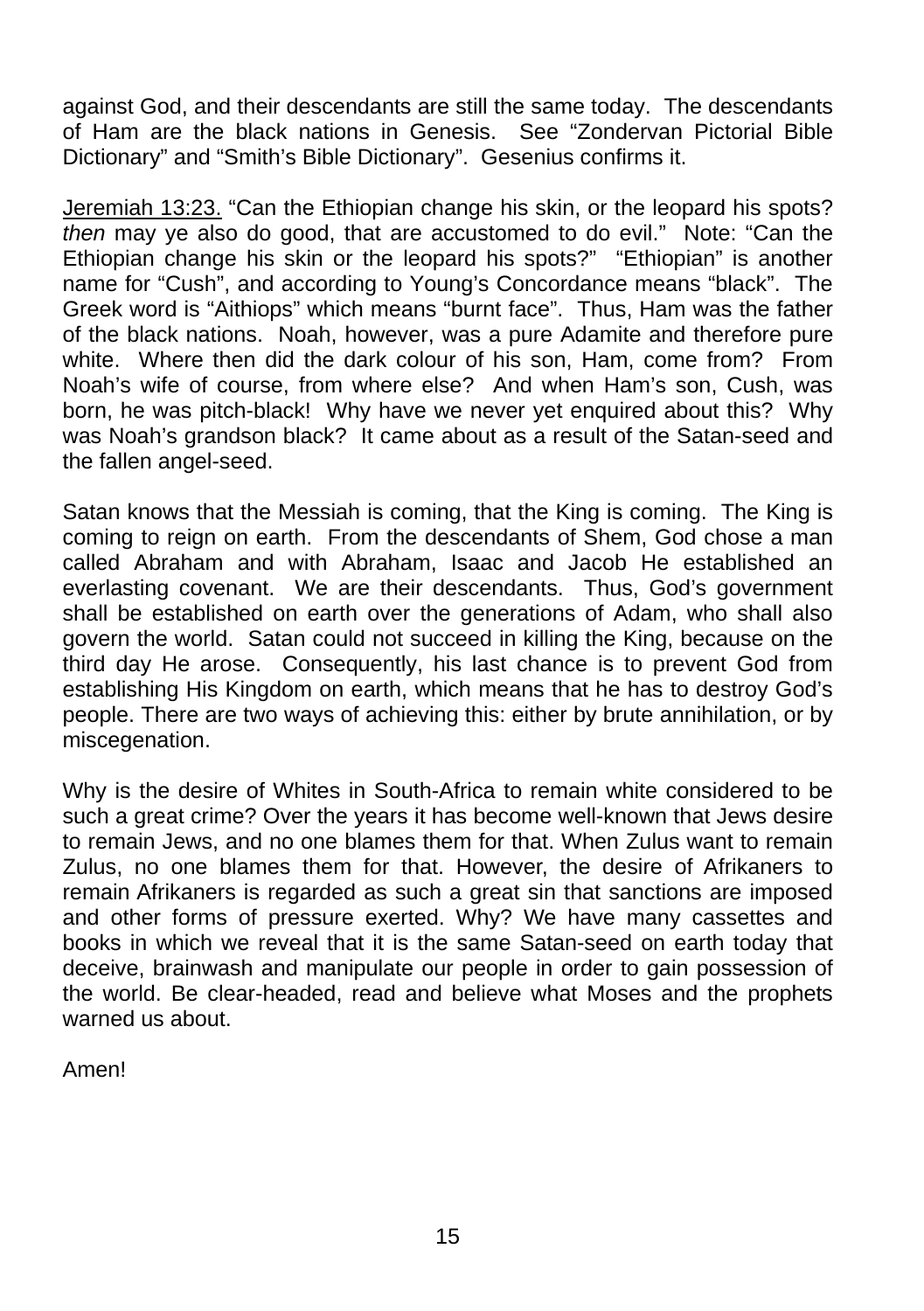# **Something about the Author**

F.W.C. Neser was trained as a Scientist but is a dedicated Christian since his youth. To him the Bible is the Word of God from Genesis to Revelation.

Very early in his life he came to realise that man himself is the cause of all wars, depressions, famine, droughts, disease, and misery here on earth.

He saw that God had given his absolute Law to Israel, his chosen people and had promised that should they live thereby they would be free of all adversity and would then act as God's exemplary nation on earth.

A matter of importance, which became clear to Neser, was that Israel was neither the Jew nor the Church. It was with gratitude that he eventually discovered the great truth, namely that Israel was in fact the Germanic, Anglo-Saxon and Celtic peoples.

With the imminent Second Coming of Christ, Israel will come to a true regeneration, will be filled with the Holy Spirit and with Jesus the Messiah as their King, they will lead the world back to a state of perfect harmony with God. F.W.C. Neser has written the following books:

# **Appendix:**

Afrikaans Books available from Ekklesia.

| <b>No</b> | Title                                             |
|-----------|---------------------------------------------------|
| 1         | Die Afrikaner -- 'n Unieke Volk                   |
| 2         | Ander Evangelie                                   |
| 3         | Segregasie -- Wat sê die Skrif?                   |
| 4         | Die Bedienings Gawes van Jesus Christus           |
| 5         | Die Bybel is Waar                                 |
| 6         | Christendom en Kommunisme                         |
| 7         | Die Boek van Daniël                               |
| 8         | Daniël se 70ste Week                              |
| 9         | Die Derde dag Opstanding van Christus             |
| 10        | Deur Lyding na Volmaaktheid                       |
| 11        | Die Brief van die Apostel Paulus aan die Efésiërs |
| 12        | Die Bybel Voorspel Atoomoorlog                    |
| 13        | Die Doop, in watter Naam (pamflet)                |
| 14        | Die Duiwel                                        |
| 15        | Engele                                            |
| 16        | Die Fondament van die Christelike Lewe            |
| 17        | Die Gawes van die Heilige Gees                    |
| 18        | God se Groot Week                                 |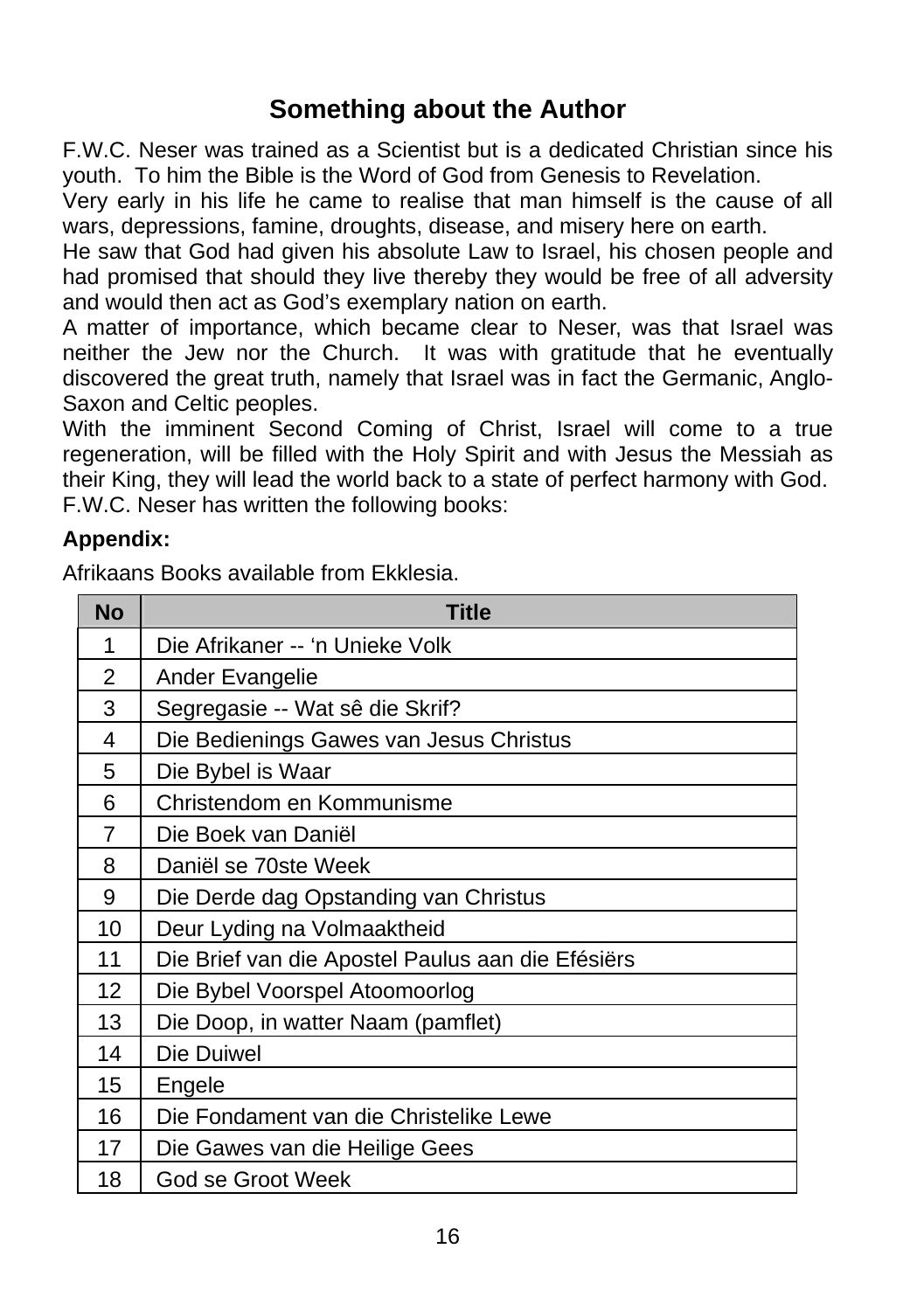| No | <b>Title</b>                                                 |
|----|--------------------------------------------------------------|
| 19 | Goddelike Genesing                                           |
| 20 | Die Profeet Hoséa                                            |
| 21 | In die Oppersaal                                             |
| 22 | Insig in die Verlede en die Hede bring Uitsig op die Toekoms |
| 23 | <b>Israel in die Nuwe Testament</b>                          |
| 24 | Die Israelwaarheid - TV Onderhoud                            |
| 25 | Die Boek van Jesaja                                          |
| 26 | Jesus van Nasaret                                            |
| 27 | Die Boek van Joël                                            |
| 28 | Die Kerk van Rome en die Mens van Sonde                      |
| 29 | Krag van die dwaling                                         |
| 30 | Die Kruis                                                    |
| 31 | Moses en sy "Kusitiese" Vrou                                 |
| 32 | Mure van Jerusalem                                           |
| 33 | Na die Dood - Wat Dan?                                       |
| 34 | Die Name van God                                             |
| 35 | Die Nuwe Hemel en die Nuwe Aarde                             |
| 36 | Die Boek van Openbaring                                      |
| 37 | Die Openbaringe van die Apostel Paulus                       |
| 38 | Die Opraping                                                 |
| 39 | Die Brief aan die Romeine                                    |
| 40 | <b>Rusland in Profesie</b>                                   |
| 41 | Die Sabbat                                                   |
| 42 | Die Slang van Génesis 3                                      |
| 43 | Sommige Aspekte van die Werk van die Heilige Gees            |
| 44 | Tempel van God                                               |
| 45 | Terwille van die Engele                                      |
| 46 | Troos troos my Volk sê julle God                             |
| 47 | Die Twee Sade op Aarde.                                      |
| 48 | Die Tyd van die Heiden                                       |
| 49 | Verblinding van Sinne                                        |
| 50 | Die Groot Verdrukking                                        |
| 51 | Die Verlore Tien Stamme van Israel Deel 1                    |
| 52 | Die Verlore Tien Stamme van Israel                           |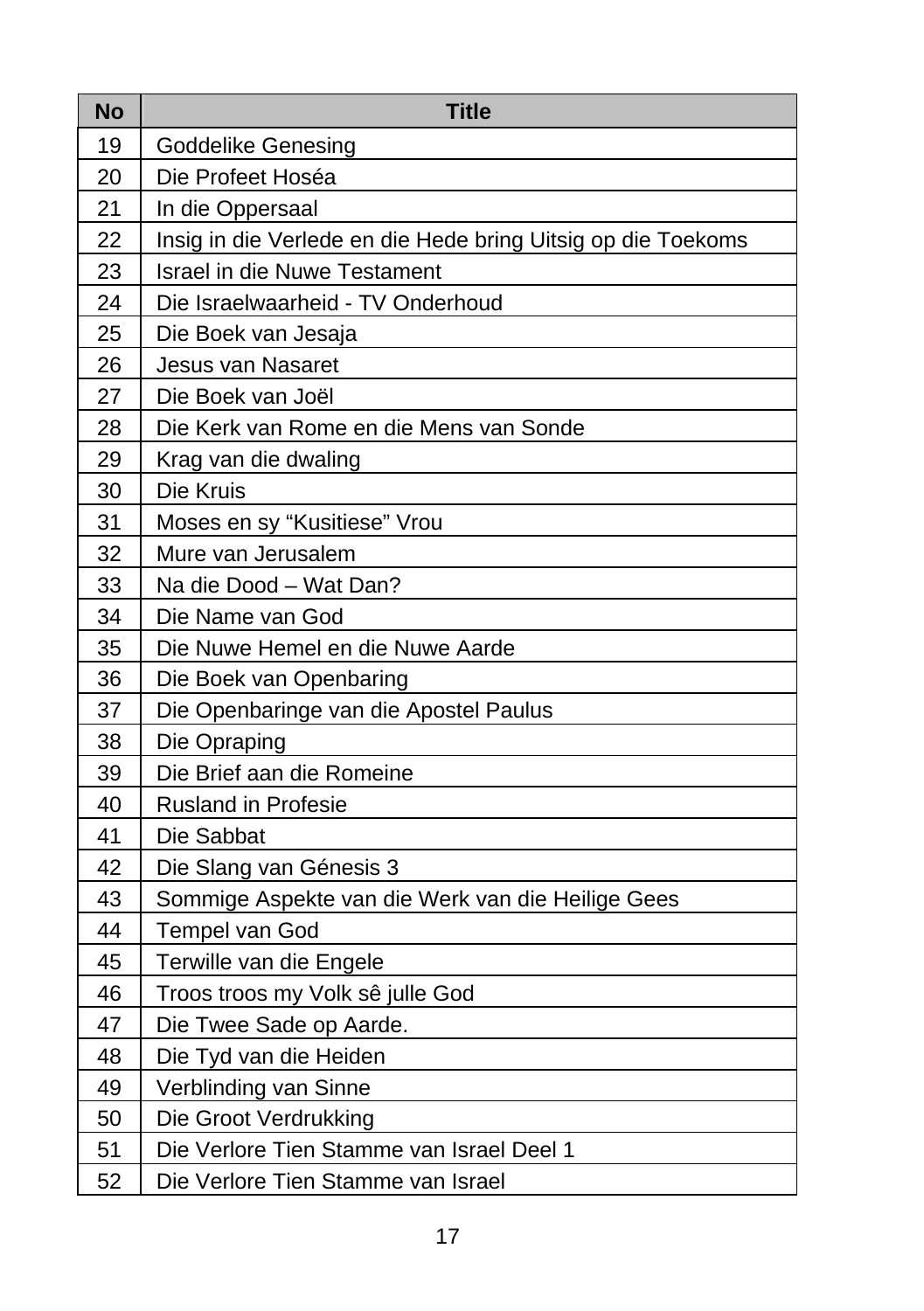| <b>No</b> | Title                                             |
|-----------|---------------------------------------------------|
| 53        | Versterk mekaar in 'n tyd soos hierdie            |
| 54        | Die Vrug van die Heilige Gees                     |
| 55        | Waar het Kain sy Vrou Gekry?                      |
| 56        | Waarom die Bybel die Eet van Varkvleis Verbied    |
| 57        | Wat die Bybel ons Leer Aangaande die Heilige Gees |
| 58        | Wat die Bybel ons Leer Aangaande die Mens         |
| 59        | Wat die Bybel ons Leer Aangaande God              |
| 60        | Die Wederkoms van Christus                        |
| 61        | Wêreldgebeure                                     |
| 62        | Die Wet van die Here                              |
| 63        | Wie is my Naaste?                                 |
| 64        | Wie was Hulle?                                    |

# **Nuwe byvoegings:**

| <b>No</b> | Title                                   |
|-----------|-----------------------------------------|
| 65        | Hoe sal ons ontvlug                     |
| 66        | Wat ek vrees kom oor my                 |
| 67        | Laat U wil geskied                      |
| 68        | Die Arsenale van God                    |
| 69        | Die kinders van God                     |
| 70        | Noag die Opregte                        |
| 71        | Ken U Vyand                             |
| 72        | Die Groot opdrag                        |
| 73        | Die Wonderlike Wêreld van Môre          |
| 74        | Die Volk en Verootmoediging             |
| 75        | Die Troon van Dawid                     |
| 76        | Die Huidige Wêreldstelsel               |
| 77        | Galásiërs 3                             |
| 78        | Uitlander en Vreemdeling/ Griek of Jood |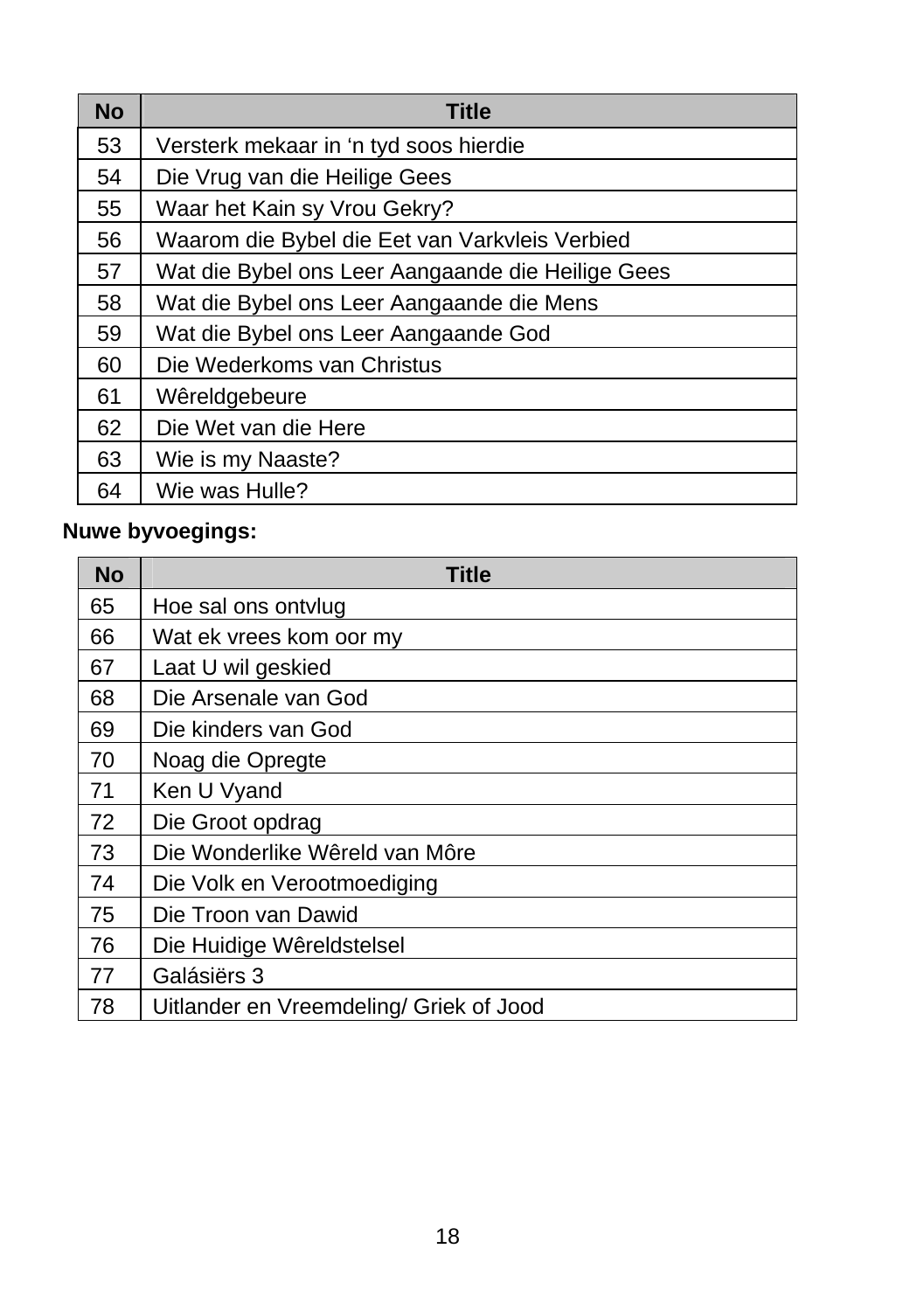# **English Books available**

| <b>No</b>      | Title                                                         |
|----------------|---------------------------------------------------------------|
| 1              | After Death What Then?                                        |
| 2              | Segregation - What saith the Scripture?                       |
| 3              | The Bible Predicts "Atomic War"                               |
| 4              | The Book of Joel                                              |
| 5              | The Book of Revelation                                        |
| 6              | Christianity and Communism                                    |
| $\overline{7}$ | Daniel's 70 <sup>th</sup> week                                |
| 8              | The Great Tribulation                                         |
| 9              | The Israel Truth T.V. Interview                               |
| 10             | The Lost Ten Tribes of Israel Part 1                          |
| 11             | The Lost Ten Tribes of Israel                                 |
| 12             | The New Heavens and the New Earth                             |
| 13             | The Origin, History and Destiny of the White Race             |
| 14             | The Past the Present and the Future in the Light of Scripture |
| 15             | The Rapture                                                   |
| 16             | Russia in Prophecy                                            |
| 17             | The Serpent of Genesis 3                                      |
| 18             | Why the Bible Prohibits Pork                                  |
| 19             | <b>World Affairs</b>                                          |

# **New Additions:**

| <b>No</b> | <b>Title</b>                    |
|-----------|---------------------------------|
| 20        | Sons of God                     |
| 21        | The Two Seeds Upon Earth        |
| 22        | The Bible is True               |
| 23        | Noah the Man Without Blemish    |
| 24        | Israel in the New Testament     |
| 25        | Moses and his Cushite wife      |
| 26        | Unpublished writings 1953       |
| 27        | The Wonderful World of Tomorrow |
| 28        | The Book of Isaiah              |
| 29        | Who is Thy Neighbour?           |
| 30        | The Book of Romans              |